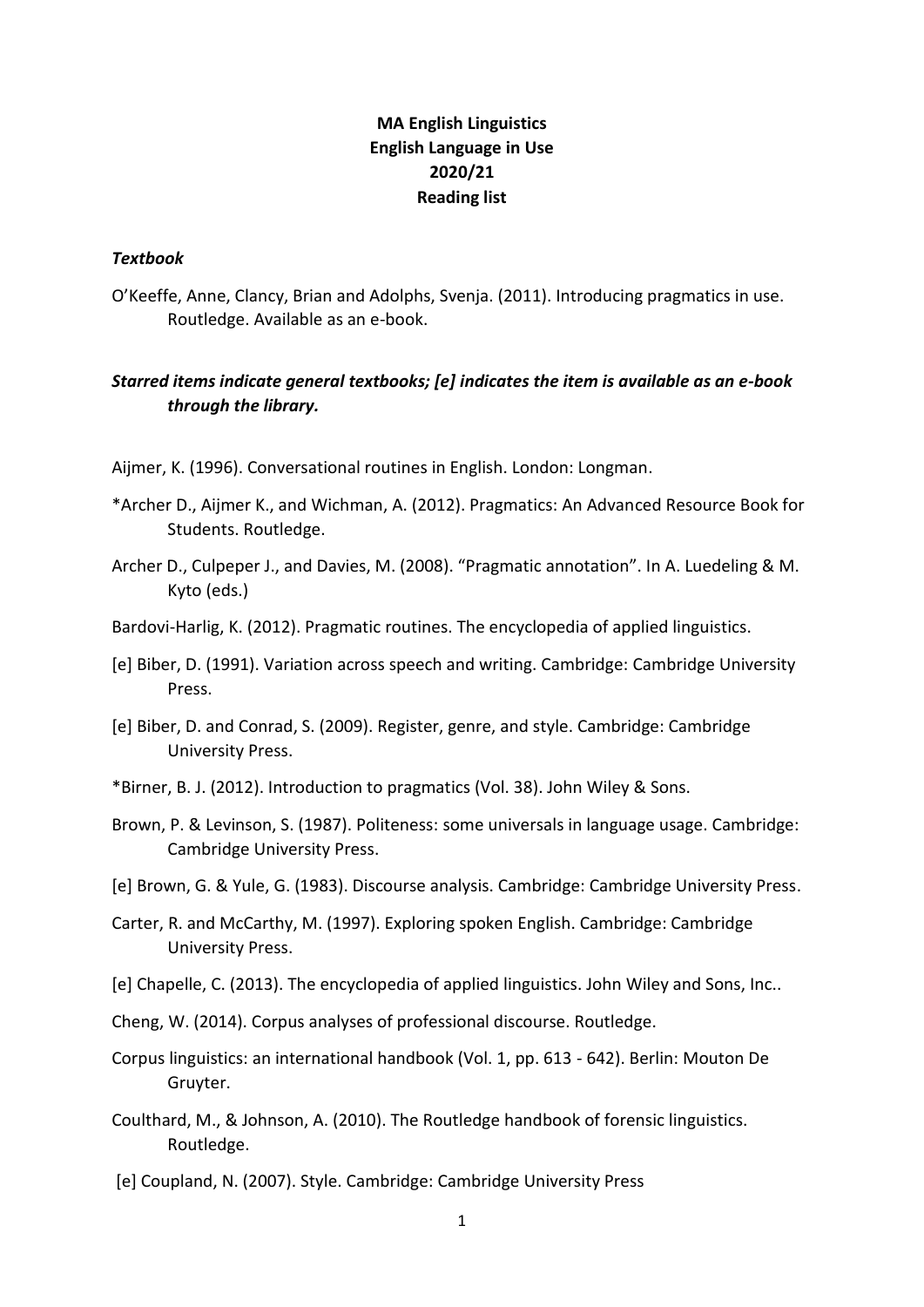- [e] Culpeper, J. (2011). Impoliteness: using language to cause offence. Cambridge: Cambridge University Press.
- Culpeper, Jonathan (2011) Politeness and impoliteness. In: Karin Aijmer and Gisle Andersen (eds.) Sociopragmatics, Volume 5 of Handbooks of Pragmatics edited by Wolfram Bublitz, Andreas H. J
- Culpeper, J. and Haugh, M. (2014). Pragmatics and the English language. Basingstoke: Palgrave.
- Cummings, L. (2005). Pragmatics: a multidisciplinary perspective. Edinburgh: Edinburgh University Press.
- \*Cutting, J. (2015). Pragmatics. Abingdon: Routledge.
- Griffiths, P. (2006). Introduction to English semantics and pragmatics. Edinburgh university press.
- Hernández-CampoyJuan, J. M. and Conde-Silvestre, C. (eds.) (2012). The Handbook of Historical Sociolinguistics. John Wiley & Sons.
- Horn, L. and Ward, G. (2005). The Handbook of Pragmatics. Oxford: Blackwell [a good reference]
- \*Huang, Y. (2006). Pragmatics. Oxford: Oxford University Press.
- Hunston, S., and Thompson, G. (2000). Evaluation in text: authorial stance and the construction of discourse. Oxford: Oxford University Press
- Jones, R. (2016). Spoken discourse. London: Bloomsbury.
- Jucker, Andreas (ed.) (1995). Historical Pragmatics: Pragmatic Developments in the History of English. Amsterdam: John Benjamins.
- Jucker, Andreas and Irma Taavitsainen. (2013). English Historical Pragmatics. Edinburgh: Edinburgh University Press.
- \*Leech, G. (1983). Principles of pragmatics. London: Longman.
- Levinson, S. (1983). Pragmatics. Cambridge: Cambridge University Press.
- Lyons, J. (1995). Linguistic semantics: an introduction. Cambridge: Cambridge University Press.
- Merrison, A. J., Bloomer, A., Griffiths, P., & Hall, C. J. (2013). Introducing language in use: A course book. Routledge.
- Sidnell, J. and Stivers, T. (eds.) (2012). The handbook of conversation analysis (Vol. 121). John Wiley & Sons.
- Smith, J. (1999). Essentials of Early English, London: Routledge.
- Schneider, W. (2011). Edgar, English Around the World. An Introduction.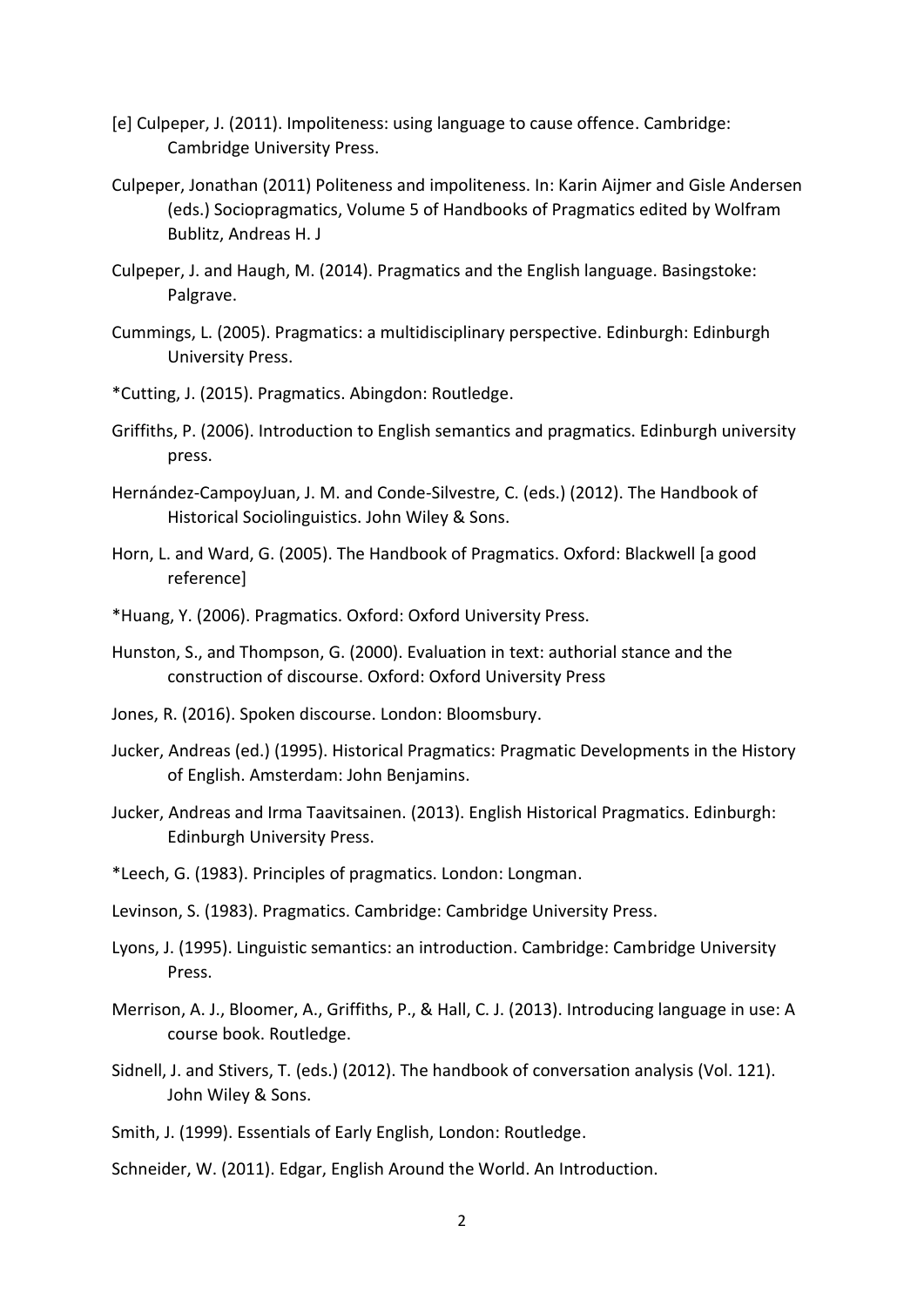- Spencer-Oatey, H. (2008) (ed.) Culturally speaking: managing rapport through talk across cultures. London: Continuum.
- Sperber, D. and Wilson, D. (1995). Relevance: communication and cognition. Oxford: Blackwell.
- Stubbs, M. (2001.) Words and phrases: corpus studies of lexical semantics. Oxford: Blackwell.
- Swann, J. (2000). Language choice and code-switching. Introducing sociolinguistics, 146-182.
- Taavitsainen, I. and Jucker, A. H. 2015. Forms of address. In Carole Hough (ed.) The Oxford Handbook of Names and Naming (Oxford: Oxford University Press), 427-437.
- \*Thomas, J. (1995). Meaning in interaction: an introduction to pragmatics. Harlow: Pearson Longman.
- Trousdale, G. (2010). Introduction to English Sociolinguistics. Edinburgh University Press.
- [e] Wilson, D. and Sperber, D. (2012). Meaning and relevance. Cambridge: Cambridge University Press

### *Journal articles*

### *All articles are available through the library e-journals database.*

- Carston, R. (1999). The semantics/pragmatics distinction: A view from relevance theory. The semantics/pragmatics interface from different points of view, 85125.
- Dwyer, K., David, A. S., McCarthy, R., McKenna, P., & Peters, E. (2019). Linguistic alignment and theory of mind impairments in schizophrenia patients' dialogic interactions. Psychological Medicine, 1-9.
- Fausey, C. M., Long, B. L., Inamori, A., & Boroditsky, L. (2010). Constructing agency: the role of language. Frontiers in psychology, 1, 162.
- Fausey, C. M., & Boroditsky, L. (2011). Who dunnit? Cross-linguistic differences in eyewitness memory. Psychonomic bulletin & review, 18(1), 150-157.
- Harrington, L., Siegert, R., & McClure, J. (2005). Theory of mind in schizophrenia: a critical review. Cognitive neuropsychiatry, 10(4), 249-286.
- Holmes, J. (1984). Modifying illocutionary force. Journal of pragmatics, 8(3), 345-365.
- Horváth, J. (2009). Critical discourse analysis of Obama's political discourse. In Language, Literature and Culture in a Changing Transatlantic World International Conference Proceedings, University Library of Prešov University (pp. 22-23).